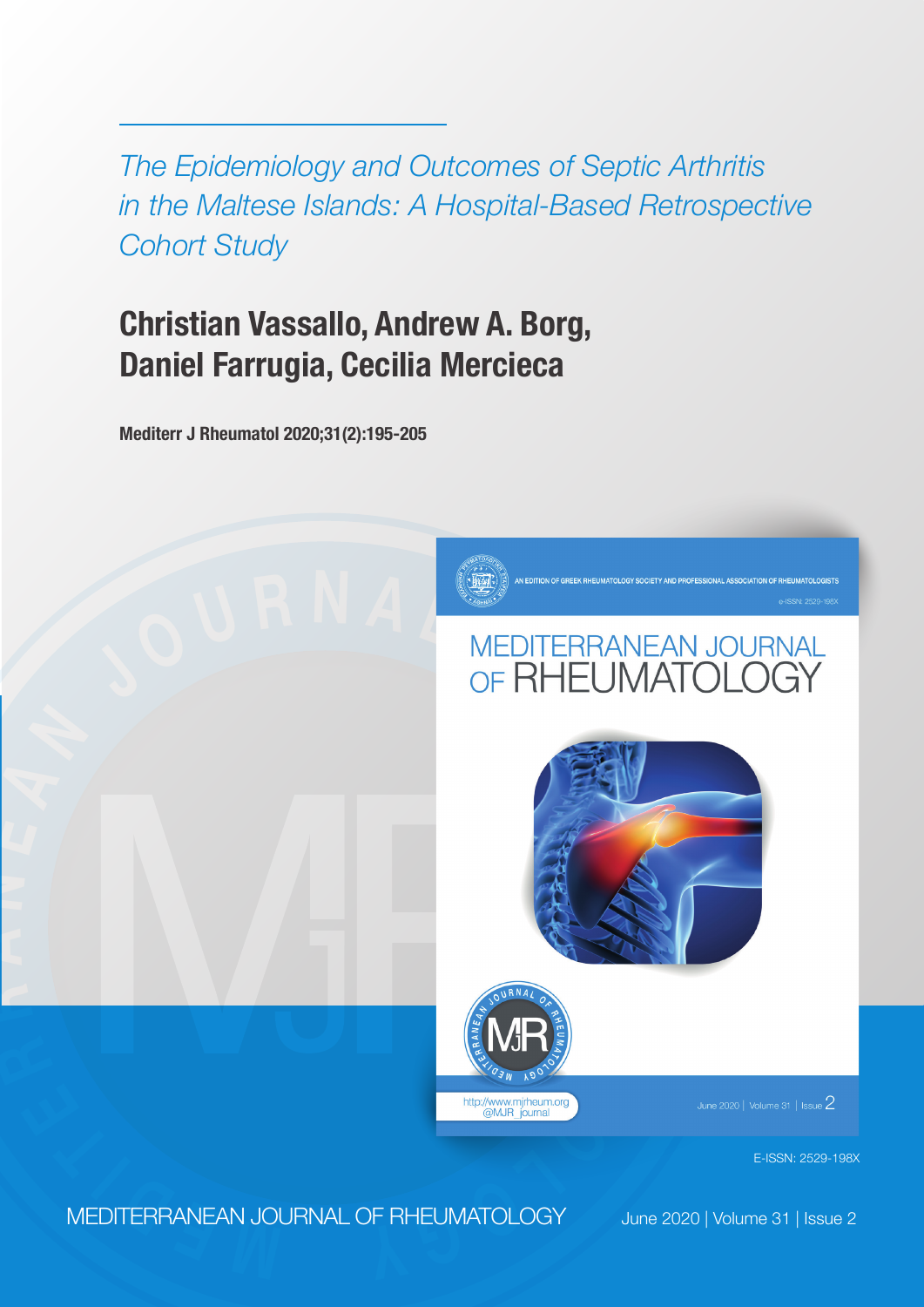

**©Vassallo C, Borg AA, Farrugia D, Mercieca C.**

**This work is licensed under a Creative Commons Attribution 4.0 International License.**



## ORIGINAL PAPER

### **The Epidemiology and Outcomes of Septic Arthritis in the Maltese Islands: A Hospital-Based Retrospective Cohort Study**

**Christian Vassallo[1](https://orcid.org/0000-0001-6294-6748) , Andrew A. Borg<sup>1</sup> , Daniel Farrugia[2](https://orcid.org/0000-0002-6074-5157) , Cecilia Mercieca[1](https://orcid.org/0000-0002-0371-1401)** 

<sup>1</sup>Department of Rheumatology, <sup>2</sup>Department of Pathology, Mater Dei Hospital, Msida, Malta

#### **ABSTRACT**

**Objective/Aim:** Septic arthritis is an uncommon but important disease with significant morbidity and mortality, especially if inadequately managed. The aim of this epidemiological study was to identify the characteristics and outcomes of patients treated for septic arthritis at Mater Dei Hospital, Malta, over a 10-year period. **Methods:** This was a retrospective observational study. Patients diagnosed with septic arthritis between 2008 and 2018 were recruited. Cases were identified by reviewing all inhospital episodes of patients diagnosed with septic arthritis according to Newman criteria. **Results:** There were 124 cases of native joint septic arthritis and 138 of prosthetic joint infection. Cases were present amongst all age groups, with the highest incidence amongst those aged 61-70 years for both native and prosthetic infections. Fever was present in around 40% of cases. Raised white cell count was prevalent in 66.9% of native joint infections and 52.9% of prosthetic joints. Elevated C-reactive protein was overwhelmingly seen in most cases, present in 93.5% (median=159.5 mg/L; IQR=85.8- 291) of native joints and 92.0% of prosthetic joint infections (median=68.7 mg/L; IQR=20.5-186). Over 55% of patients had one or more risk factors for joint sepsis, diabetes mellitus being the most prevalent clinical comorbidity (22.6% and 24.6% for native and prosthetic joint infections respectively). Synovial cultures were positive in 66% and 82% of native and prosthetic joint aspirates

#### **ABBREVIATIONS**

CHF: Congestive heart failure CKD: Chronic kidney disease CoNS: Coagulase negative Staphylococci CRP: C-Reactive protein DAIR: Debridement antibiotics and implant retention DM: Diabetes mellitus ESR: Erythrocyte sedimentation rate ICD-10: International Classification of Diseases  $10<sup>th</sup>$ Revision IHD: Ischaemic heart

|                                   | disease                  |
|-----------------------------------|--------------------------|
| <b>Corresponding Author:</b>      | IQR: Interquartile range |
| Christian Vassallo                | MRSA: Methicillin        |
| Department of Rheumatology,       | resistant                |
| Mater Dei Hospital                | Staphylococcus           |
| Msida, Malta                      | aureus                   |
| E-mail: Christian.vassallo@gov.mt | MSSA: Methicillin        |
|                                   |                          |

sensitive Staphylococcus aureus PJI: Prosthetic joint infection RA: Rheumatoid arthritis SE: Standard error WCC: White cell count

#### **INTRODUCTION**

Septic arthritis is the most serious cause of an inflamed, swollen joint.<sup>1-4</sup> It has significant morbidity and mortality. Incidence varies between 2-10 per 100,000 patient years in the USA and Western Europe.4-6 The diagnosis is challenging and often delayed even for doctors experienced in the management of musculoskeletal medicine. Timely diagnosis and targeted treatment are imperative as inadequately treated infections may result in irreversible joint destruction with consequent long-term disability.<sup>7,8</sup> Although joint aspiration and positive cultures are useful to pin the diagnosis, septic arthritis often

195 Cite this article as: Vassallo C, Borg AA, Farrugia D, Mercieca C. The Epidemiology and Outcomes of Septic Arthritis in the Maltese Islands: A Hospital-Based Retrospective Cohort Study. Mediterr J Rheumatol 2020;31(2):195-205.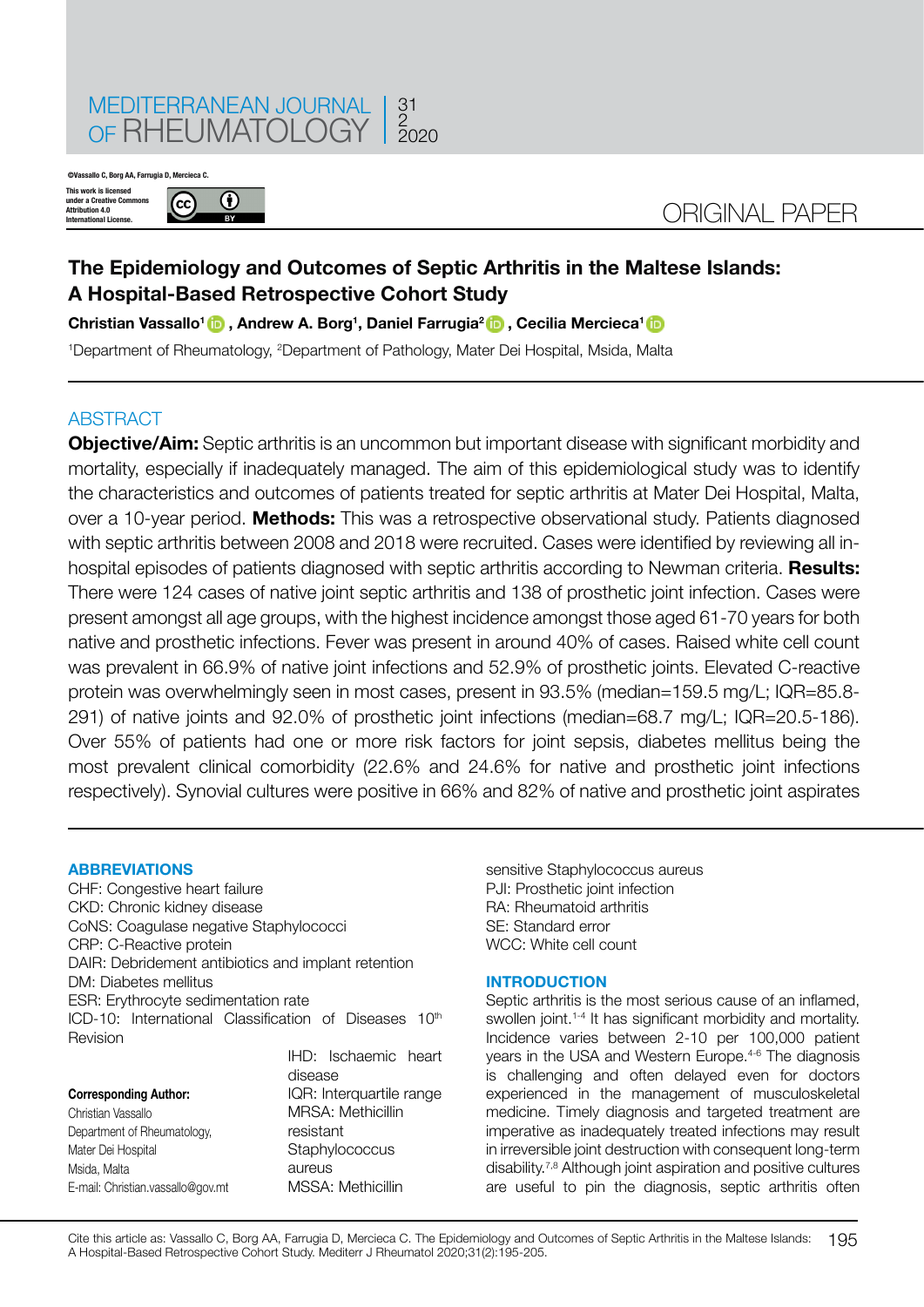#### MEDITERRANEAN JOURNAL OF RHEUMATOLOGY 31 2 2020

respectively. *Staphylococcus aureus* was the most commonly isolated organism from both native and prosthetic joint infection, followed by streptococcal infections in native joints and coagulase negative staphylococci and gram-negative infections in prosthetic joints. Fifteen deaths were directly attributed to joint sepsis. **Conclusion:** Absence of fever and elevated white cell count does not exclude the diagnosis. The mortality rate due to septic arthritis in this cohort of patients was found to be 5.7%. All deaths occurred in elderly patients with clinical comorbidities suggesting that this group is at highest risk.

*Mediterr J Rheumatol 2020;31(2):195-205* https://doi.org/10.31138/mjr.31.2.195 Article Submitted: 19 Oct 2019; Revised Form: 20 Apr 2020; Article Accepted: 1 May 2020; Available Online: 30 Jun 2020

Keywords: Epidemiology, infection, septic arthritis, mortality, risk factors

occurs in the setting of negative cultures, particularly in patients already taking antibiotics prior to aspiration or in the case of fastidious organisms. Culture negative septic arthritis poses a particular challenge as there is no diagnostic test with sufficient sensitivity or specificity to reliably distinguish between bacterial and non-bacterial sources for inflammation.<sup>9,10</sup>

There is sparse epidemiological and outcome data on septic arthritis in different populations as the rarity and nature of the disorder often means that prospective studies are technically difficult to carry out. Such information could help with identifying clinical patterns of disease and management.

#### **MATERIALS AND METHODS**

This was a retrospective observational study. Medical case records for all patients admitted with a diagnosis of septic arthritis to Mater Dei Hospital, Malta from August 2008 to December 2018 were analysed. No patients were enrolled into this study. Mater Dei Hospital is a teaching hospital affiliated with the University of Malta; it is an acute tertiary centre which caters for the entirety of the Maltese population, with dedicated microbiology and infectious disease teams for clinical guidance. Cases treated for septic arthritis were identified by analysing all in-patient medical records with the following ICD-10-CM codes:

- M00 Pvogenic arthritis:
- M01 Direct infections of joint in infectious and parasitic diseases classified elsewhere;
- T84.5 Infection and inflammatory reaction due to internal joint prosthesis:
- T84.6 Infection and inflammatory reaction due to internal fixation device [any site];
- T84.7 Infection and inflammatory reaction due to other internal orthopaedic prosthetic devices, implants and grafts.

Data was obtained in accordance to local data protection policies with the aid of the Malta Health Information and Research Department. All medical records were processed without disclosing patients' identities. Patients' case notes were individually reviewed in a systematic manner with details recorded on a standardized electronic form.

A total of 429 cases were traced over the 10-year period. Patients were classified according to the Newman criteria11; cases were considered as confirmed if they had an organism isolated from infected synovial fluid (Grade A), organisms isolated from elsewhere (Grade B) or no organism isolated but with clinical examination and investigations strongly suggestive of septic arthritis (Grade C). Patients included must have undergone full treatment for joint sepsis. Furthermore, those patients classified as grade C required an elevated white cell count (WCC) and/or fever and/or the presence of an acute phase response (raised erythrocyte sedimentation rate (ESR) and/or C-reactive protein (CRP)), in addition to an acutely inflamed and swollen joint. Cases of osteomyelitis without joint involvement were excluded.

167 cases were subsequently excluded from this study following case review as these either had alternative diagnoses or did not meet the inclusion criteria. Data extracted included the following: demographics, clinical presentation, concomitant conditions and risk factors for joint sepsis, investigations, microbiology data, antibiotic regimens, surgical procedures and outcomes. Cases of native and prosthetic joint infections (PJIs) are reported separately. Results are summarized in *Tables 1-4* for ease of reference.

Normality testing was carried out using the Shapiro-Wilk test. Measures of central tendency are presented as means (with standard deviations) or medians (with interquartile ranges), depending on normality of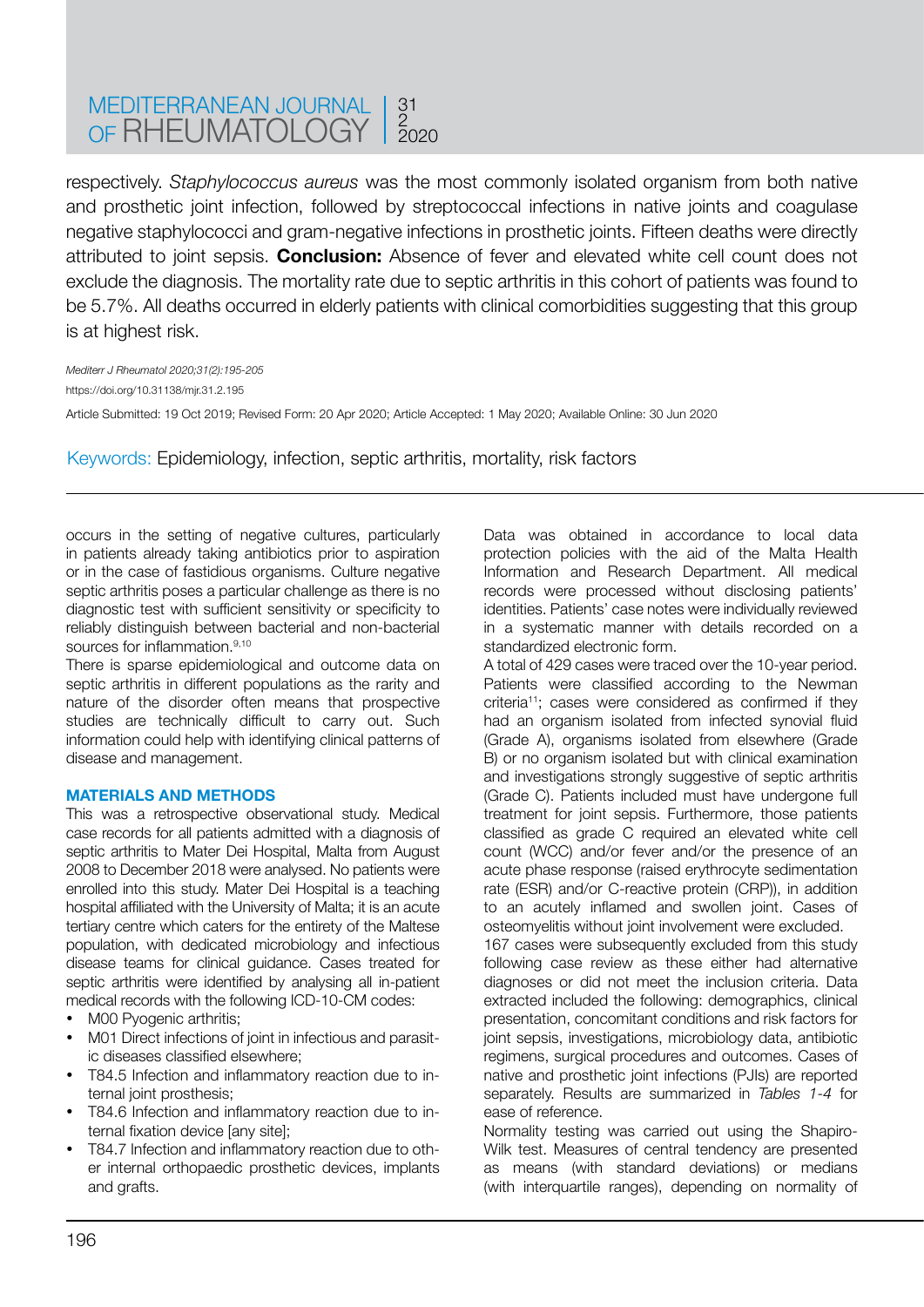#### A HOSPITAL-BASED RETROSPECTIVE COHORT STUDY THE EPIDEMIOLOGY AND OUTCOMES OF SEPTIC ARTHRITIS IN THE MALTESE ISLANDS:

**Table 1.** Demographics and clinical characteristics for native and prosthetic joints.

| <b>Patient Demographics</b>                              |                      |                         |         |  |
|----------------------------------------------------------|----------------------|-------------------------|---------|--|
|                                                          | <b>Native Joint</b>  | <b>Prosthetic Joint</b> | p-value |  |
| <b>Patient Demographics</b>                              |                      |                         |         |  |
| Number of cases                                          | 124                  | 138                     |         |  |
| Median (IQR) age in years                                | 66 (41.3-75)         | 69 (63-77)              | < 0.001 |  |
| Percentage of males                                      | 62.1%                | 48.6%                   | 0.034   |  |
| Number (%) of deaths                                     | 12 (9.7%)            | 13 (9.4%)               | 1.000   |  |
| Number (%) of deaths attributed to joint sepsis          | 7(5.6%)              | 8(5.8%)                 | 1.000   |  |
| Number of patients according to Newman Criteria (n= (%)) |                      |                         |         |  |
| Newman Grade A                                           | 82 (66.1%)           | 113 (81.9%)             | 0.004   |  |
| Newman Grade B                                           | 6(4.8%)              | 8 (5.8%)                | 0.789   |  |
| Newman Grade C                                           | 36 (29.0%)           | 17 (12.3%)              | 0.001   |  |
| Joints affected $(n = (\%)$                              |                      |                         |         |  |
| Knee                                                     | 84 (67.7%)           | 86 (62.3%)              | 0.368   |  |
| Shoulder                                                 | 12 (9.7%)            | $2(1.4\%)$              | 0.004   |  |
| Hip                                                      | 7(5.6%)              | 50 (36.2%)              | < 0.001 |  |
| Elbow                                                    | $5(4.0\%)$           | $\mathbf 0$             | 0.023   |  |
| Others                                                   | 16 (12.9%)           | $\overline{O}$          | < 0.001 |  |
| Presentation $(n = (\%)$                                 |                      |                         |         |  |
| Mean $(\pm SD)$ time to presentation                     | 8.3 $(\pm 6.5)$ days | 6.67 $(\pm 6)$ days     | 0.021   |  |
| Median (IQR) time to presentation                        | 6 (2-14) days        | $4.5(2-14)$             | 0.021   |  |
| History of acutely hot and swollen joint                 | 111 (89.5%)          | 112 (81.2%)             | 0.081   |  |
| Fever                                                    | 50 (40.3%)           | 55 (39.9%)              | 1.000   |  |
| Limitation in joint movement                             | 102 (82.3%)          | 105 (76.1%)             | 0.229   |  |
| Leucocytosis (WCC >10x10 <sup>9</sup> /L)                | 83 (66.9%)           | 73 (52.9%)              | 0.024   |  |
| Mean $(\pm SD)$ WCC $(x10^9/L)$                          | 11.8 $(\pm 3.1)$     | 10.9 $(\pm 4.6)$        | 0.001   |  |
| Median (IQR) WCC (x10 <sup>9</sup> /L)                   | 12.2 (9.7-13.5)      | 10.2 (7.6-12.8)         | 0.001   |  |
| Raised inflammatory markers                              | 118 (95.2%)          | 134 (97.1%)             | 0.524   |  |
| Raised CRP (>5mg/L)                                      | 116 (93.5%)          | 127 (92.0%)             | 0.812   |  |
| Median (IQR) CRP (mg/L)                                  | 159.5 (85.8-291)     | 68.7 (20.5-186)         | < 0.001 |  |
| Raised ESR (>30mm 1 <sup>st</sup> hr)                    | 104 (83.9%)          | 116 (84.1%)             | 1.000   |  |
| Mean $(\pm SD)$ ESR (mm 1 <sup>st</sup> hr)              | 74.6 (±37.9)         | $73.6 (\pm 36.6)$       | 0.779   |  |
| Median (IQR) ESR (mm 1st hr)                             | 70 (39-113)          | 83 (39-108)             | 0.779   |  |

distribution. Nominal variables are shown as frequencies with percentages. Categorical variables were compared using Fisher's exact test and metric variables were compared using the Mann-Whitney U test. A two-sided p-value of <0.05 was considered statistically significant. Data was analysed using the Statistical Program for Social Science (SPSS) V.26 (IBM).

#### **RESULTS**

#### *Patients with native joint infections*

There were 124 cases of native joint infection, 77 were males and 47 were females. The median age was 66 (IQR=41.3-75) years. In terms of the Newman criteria, 82 patients (66.1%) were classified as grade A, 6 patients (4.8%) as grade B and 36 (29.0%) as grade C. Cases of native joint infection were identified across all age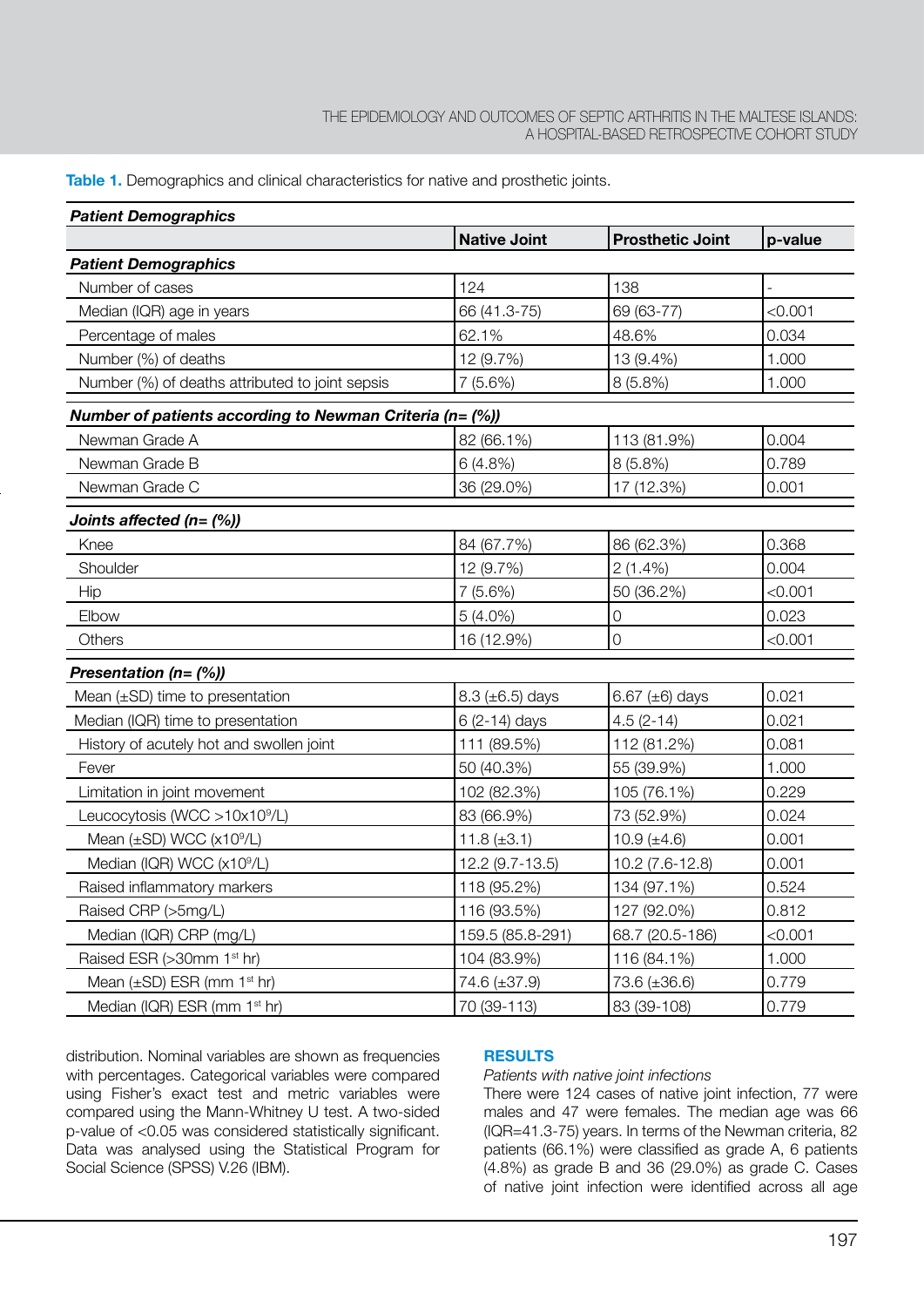| Clinical co-morbidities and precipitating factors ( $n = (\%)$ ) |             |             |         |  |
|------------------------------------------------------------------|-------------|-------------|---------|--|
| Osteoarthritis affecting infected joint                          | 38 (30.6%)  |             |         |  |
| Diabetes mellitus                                                | 28 (22.6%)  | 34 (24.6%)  | 0.771   |  |
| Cutaneous ulcers                                                 | $10(8.1\%)$ | 13 (9.4%)   | 0.828   |  |
| Direct trauma prior to presentation                              | 17 (13.7%)  | 12 (8.7%)   | 0.238   |  |
| Concomitant oral glucocorticoids                                 | 8(6.5%)     | 6(4.3%)     | 0.584   |  |
| Rheumatoid arthritis (RA)                                        | 2(1.6%)     | $8(5.8\%)$  | 0.108   |  |
| Psoriasis                                                        | 2(1.6%)     | 0           | 0.223   |  |
| Illicit intravenous drug use                                     | 7(5.6%)     | 0           | 0.005   |  |
| Recent intra-articular glucocorticoid injection                  | 3(2.4%)     | $\mathbf 0$ | 0.105   |  |
| Recent hospitalization                                           | 37 (29.8%)  | 90 (65.2%)  | < 0.001 |  |

**Table 1.** *(continued)* Demographics and clinical characteristics for native and prosthetic joints.

*CRP, C-Reactive protein; ESR, Erythrocyte sedimentation rate; WCC, White cell count.*

groups with the highest proportion (32 cases, 25.8%) in the 61-70 year age group (*Figure 1*). 22 (17.7%) of these patients had already been given antibiotics prior to obtaining synovial and blood cultures, while in 7 cases it was unclear whether antibiotics were administered before cultures were taken.

84 patients presented with knee joint infections, followed by 12 with infected shoulders, 7 infected hip joints, 5 infected elbow joints and 16 with other joint infections. Only one polyarticular case was identified. Six (4.8%) male paediatric cases were identified (range= 4-15 years), 3 cases involved sepsis of the hip joint. One female paediatric case of septic knee arthritis was identified. In terms of presentation, a history of an acutely hot and swollen joint was reported in 111 cases (89.5%), fever  $( >36.7^{\circ}C)$  in 50  $(40.3%)$  and limitation of joint movement in 102 patients (82.3%). The median time to presentation was 6 (IQR=2-14) days. Leucocytosis



**Figure 1.** Age distribution of septic arthritis cases.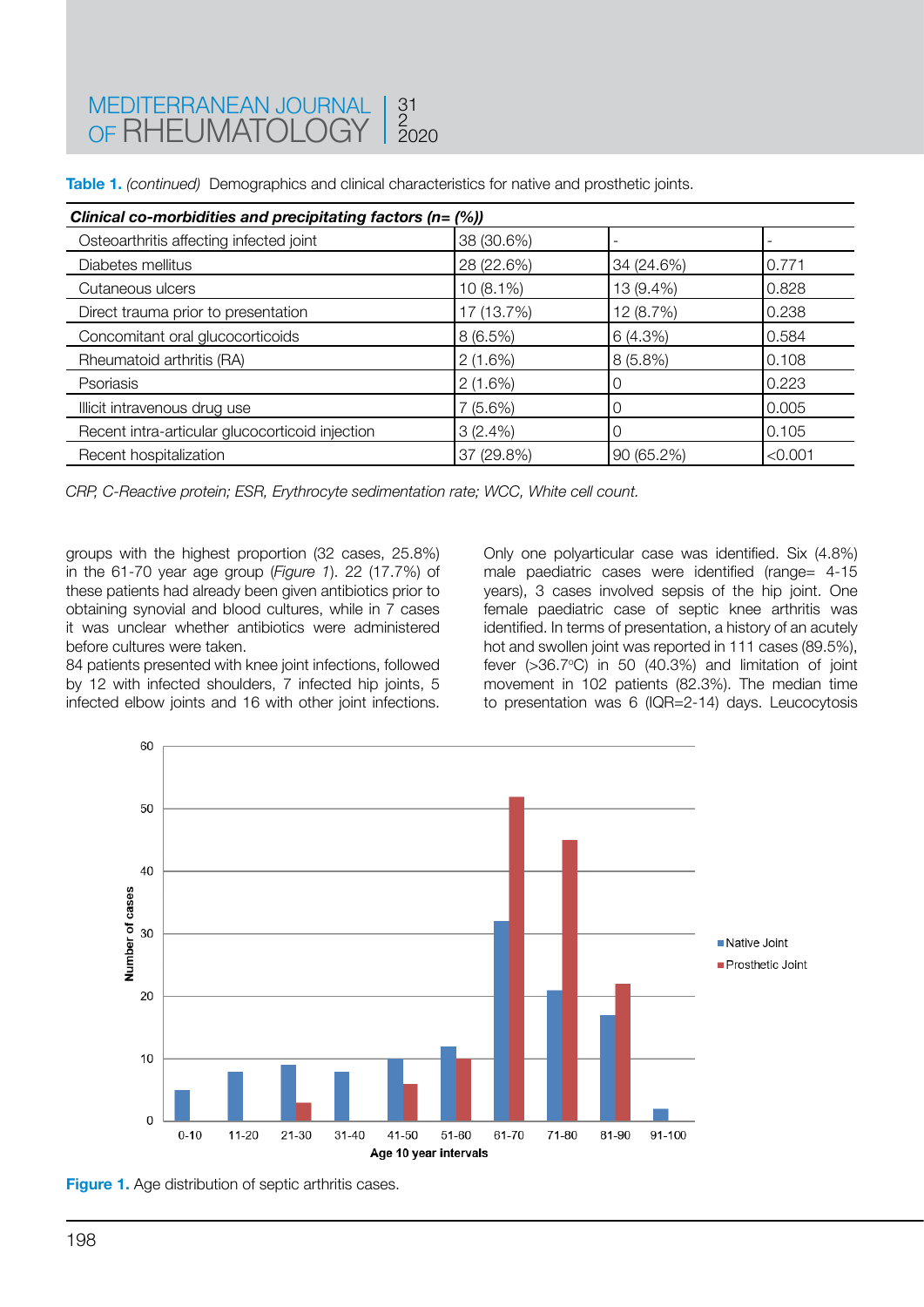|                                                  | <b>Native Joint</b> | Prosthetic Joint   p-value |         |  |
|--------------------------------------------------|---------------------|----------------------------|---------|--|
| <b>Isolated Organisms (n= <math>(\%)</math>)</b> |                     |                            |         |  |
| Total number of positive cultures (Grades A+B)   | 88 (71.0%)          | 121 (87.7%)                | 0.001   |  |
| Staphylococcus aureus                            | 54 (61.4%)          | 68 (56.2%)                 | 0.480   |  |
| <b>MSSA</b>                                      | 32 (36.4%)          | 43 (35.5%)                 | 1.000   |  |
| <b>MRSA</b>                                      | 22 (25.0%)          | 25 (20.7%)                 | 0.504   |  |
| Streptococcus spp.                               | 15 (17.0%)          | 15 (12.4%)                 | 0.425   |  |
| Gram negatives                                   | 14 (15.9%)          | 28 (23.1%)                 | 0.224   |  |
| Pseudomonas spp.                                 | 5(5.7%)             | 10 (8.3%)                  | 0.592   |  |
| Escherichia coli                                 | 4(4.5%)             | $9(7.4\%)$                 | 0.564   |  |
| Klebsiella spp.                                  | 3(3.4%)             | 10 (8.3%)                  | 0.245   |  |
| Roseomonas mucosa                                | $1(1.1\%)$          | $\Omega$                   | 0.421   |  |
| Proteus mirabilis                                | $\Omega$            | 4(3.3%)                    | 0.140   |  |
| Coagulase negative Staphylococci                 | 4(4.5%)             | 28 (23.1%)                 | < 0.001 |  |
| Other gram positives                             | 5(5.7%)             | $8(6.6\%)$                 | 1.000   |  |
| Mixed infection                                  | $7(8.0\%)$          | 18 (14.9%)                 | 0.138   |  |

**Table 2.** Summary of organisms cultured. Percentages for each organism cultured are based on total numbers of positive cultures for each group.

*MSSA, Methicillin sensitive Staphylococcus aureus; MRSA, Methicillin resistant Staphylococcus aureus.*

(total WCC  $>10.0x10^9/L$ ) was reported in 83 (66.9%) patients with a mean  $(\pm SD)$  WCC of 11.8  $\pm 3.1$  x10<sup>9</sup>/L. Raised inflammatory markers were seen at presentation in 118 (95.2%) cases; 116 (93.5%) patients had elevated CRP (>5mg/L) (median 159.5 (IQR= 85.8-291); and 104 (83.9%) patients had raised ESR (>30mm 1st hr) (mean  $(\pm SD)$  74.6  $\pm$  37.9mm 1st hr).

One or more clinical co-morbidities were observed in 80 patients (64.5%). The commonest comorbidity was osteoarthritis affecting the infected native joint (38 cases, 30.6%), followed by diabetes mellitus (28 cases, 22.6%). Other relevant clinical comorbidities and precipitating factors present in this cohort of patients are summarized in *Table 1*.

The most common isolated organism was *Staphylococcus aureus*, cultured from 54 joint aspirates (61.4%). 22 of these (25.0%) of these showed resistance to methicillin (MRSA). Other gram positive and negative organisms cultured are displayed in *Table 2*. No cases of gonococcal infection were reported in this study. A case of tuberculous septic arthritis was diagnosed in a 26-year-old African immigrant who had recently arrived in Malta; this was his first presentation of tuberculosis and had reported a 30-day history of knee pain and swelling. The median duration of parenteral antimicrobial treatment for native joint septic arthritis was 14 (IQR=10-21) days followed by 14 (IQR=14-28) days for oral antibiotics. Antimicrobials were used in different combinations -

ciprofloxacin was the most common antibiotic used (48 cases, 38.7%), followed by clindamycin (31 cases, 25.0%), flucloxacillin (30 cases, 24.2%) and co-amoxiclav (19 cases, 15.3%). Closed needle aspiration was performed in 82 cases (66.1%); 60 infected joints (48.4%) were drained and washed out either arthroscopically or via open surgery and 14 synovectomies (11.3%) were performed. Treatments administered are summarized in *Table 3*.

12 deaths (9.7%) were reported to have occurred, of these 7 (5.6%) were directly attributed to joint sepsis. Concomitant conditions and bacteria isolated in these patients are highlighted in *Table 4*.

Other causes for death included one case each of bronchopneumonia, bowel ischaemia, cerebrovascular accident, lung carcinoma and upper gastrointestinal bleed.

#### *Patients with prosthetic joint infections (PJIs)*

138 cases of PJI were identified, 67 of which were male and 71 were female. The median age was 69 (IQR=63- 77) years. According to the Newman criteria, 113 patients (81.9%) were classified as grade A, 8 patients (5.8%) as grade B and 17 (12.3%) as grade C. The highest incidence for PJI was also found to be in the 61-70-year age group (*Figure 1*).

86 patients presented with prosthetic knee joint infection, 50 cases involved prosthetic hip infections and 2 patients presented with prosthetic shoulder infections. A history of a hot, swollen joint was reported in 112 cases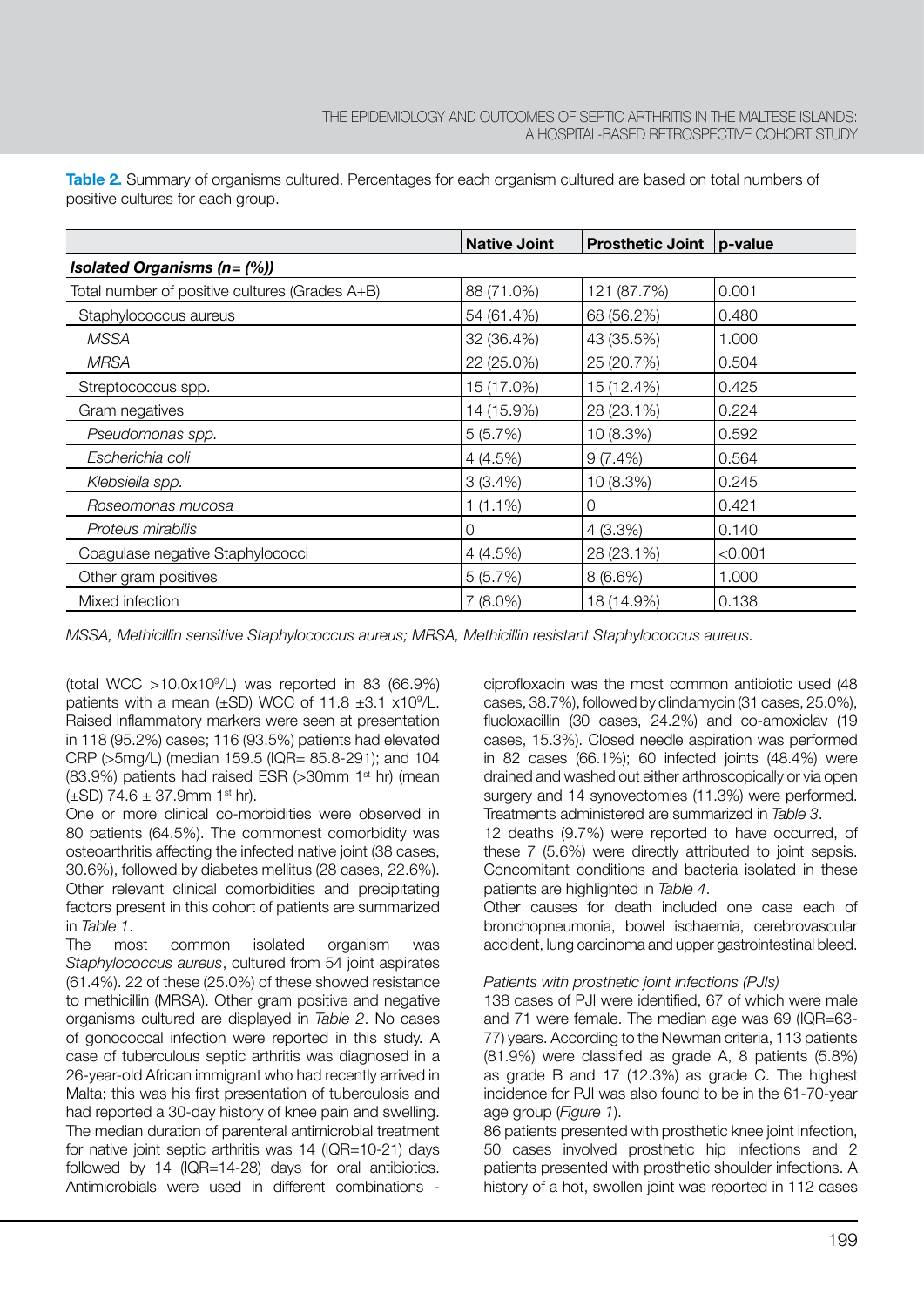**Table 3.** Summary of treatments used.

|                                                 | <b>Native</b>   | <b>Prosthetic</b> | p-value |
|-------------------------------------------------|-----------------|-------------------|---------|
| <b>Duration of antibiotics</b>                  |                 |                   |         |
| Median (IQR) duration of parenteral antibiotics | 14 (10-21) days | 14 (14-22) days   | 0.103   |
| Median (IQR) duration of oral antibiotics       | 14 (14-28) days | 90 (42-180) days  | < 0.001 |
|                                                 |                 |                   |         |
| Antimicrobials Used (n= (%))                    |                 |                   |         |
| Ciprofloxacin                                   | 48 (38.7%)      | 44 (31.9%)        | 0.300   |
| Clindamycin                                     | 31 (25.0%)      | 25 (18.1%)        | 0.179   |
| Co-amoxiclav                                    | 19 (15.3%)      | 15 (10.9%)        | 0.358   |
| Flucloxacillin                                  | 30 (24.2%)      | 12 (8.7%)         | < 0.001 |
| Levofloxacin                                    | 15 (12.1%)      | 53 (38.4%)        | < 0.001 |
| Rifampicin                                      | $10(8.1\%)$     | 74 (53.6%)        | < 0.001 |
| Teicoplanin                                     | 18 (14.5%)      | 45 (32.6%)        | < 0.001 |
|                                                 |                 |                   |         |
| Interventions Performed (n= (%))                |                 |                   |         |
| Closed needle aspiration                        | 82 (66.1%)      |                   |         |
| Joint drainage and washout                      | 60 (48.4%)      |                   |         |
| Synovectomy                                     | 14 (11.3%)      |                   |         |
| <b>DAIR</b>                                     |                 | 73 (52.9%)        |         |
| Revision surgery                                |                 | 42 (30.4%)        |         |
| Excision arthroplasty                           |                 | 11 (8.0%)         |         |

*DAIR, Debridement, antibiotics and implant retention.*

(81.2%), fever (>36.7°C) in 55 (39.9%) and limited joint movement in 105 patients (76.1%). The mean (±SD) time to presentation was 6.67 (±6) days. Leucocytosis was observed (total WCC >10.0x109 /L) in 73 (52.9%) tested patients with a median WCC of 10.2 (IQR=7.6-12.8) x109 /L. Markers of inflammation were raised in 97.1% of patients, with 127 (92.0%) patients having raised CRP (>5mg/L) (median 68.7 (IQR=20.5-186) mg/L) and 116 (84.1%) patients having an elevated ESR (>30mm 1st hr) (median 83 (IQR=39-108) mg/L).

The presence of at least one clinical co-morbidity was observed in 78 patients (56.5%), the commonest being diabetes mellitus (34 cases, 24.6%). In this cohort, no patients had a history of illicit intravenous drug use. The rates of other clinical co-morbidities and precipitating factors are displayed in *Table 1*.

*Staphylococcus aureus* was again the commonest isolated organism (68 cases, 56.2%), over a third of which were MRSA (25 cases, 20.7%). 28 cultures (23.1%) were positive for coagulase negative Staphylococci (CoNS) and another 28 for gram negative organisms, the majority of which were Enterobacteriaceae. Other isolated gram positive and negative organisms are summarized in *Table 2*.

The median duration of antimicrobial treatment for PJI was 14 (IQR=14-22) days for intravenous antibiotics followed by 90 (IQR=42-180) days for oral treatment. Various antimicrobials in different combinations were used, with rifampicin (74 cases, 53.6%) and levofloxacin (53 cases, 38.4%) being the commonest two, followed by teicoplanin (45 cases*,* 32.6%) and ciprofloxacin (44 cases, 31.9%). The most common initial antibiotic combination was teicoplanin and a quinolone (38 cases, 27.5%). DAIR (Debridement, antibiotics and implant retention) was the commonest procedure performed in 73 patients (52.9%) followed by revision surgery (42 cases, 30.4%) and excision arthroplasty (11 cases, 8.0%). A summary of treatments used is provided in *Table 3*.

13 deaths (9.4%) occurred in patients being treated for PJIs, 8 (5.8%) of these were directly attributed to joint sepsis (*Table 4*). Other causes for death encountered in our cohort of PJI patients included two patients with bronchopneumonia and one each with metastatic renal cell carcinoma, congestive heart failure and cerebrovascular accident.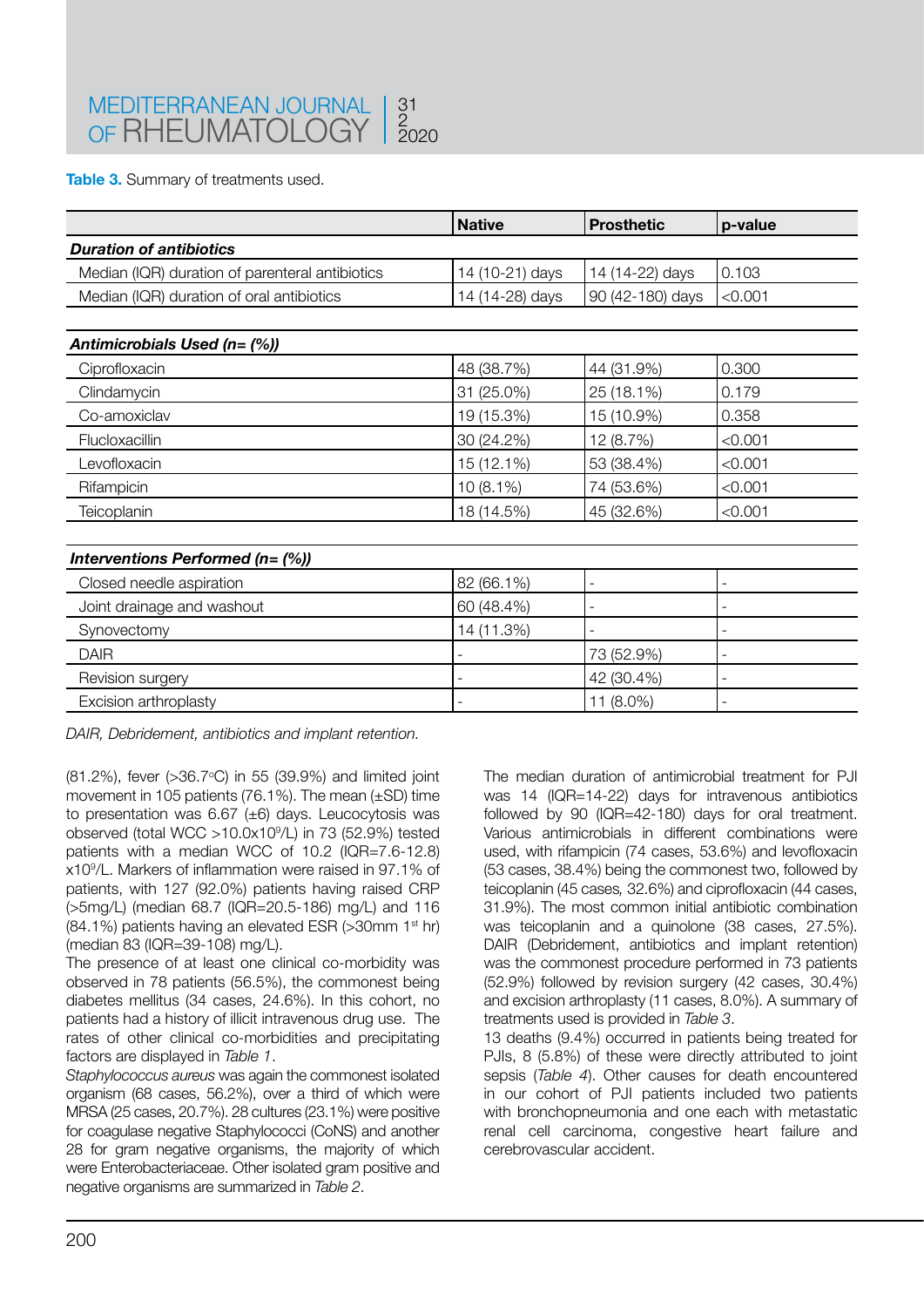| <b>Patient</b> | Age | <b>Gender</b> | <b>Medical history</b>                                                 | <b>Affected Joint</b> | <b>Bacterium</b>                                                                         |
|----------------|-----|---------------|------------------------------------------------------------------------|-----------------------|------------------------------------------------------------------------------------------|
|                | 86  | F             | DM; CHF                                                                | Finger                | Staphylococcus aureus                                                                    |
| 2              | 86  | M             | DM; IHD; Hypertension                                                  | Shoulder              | Staphylococcus aureus                                                                    |
| 3              | 87  | F             | DM; CHF; Hypertension                                                  | Knee                  | Staphylococcus aureus                                                                    |
| 4              | 80  | F             | DM; Peripheral vascular<br>disease; Hypertension                       | Shoulder              | Streptococcus spp.                                                                       |
| 5              | 81  | M             | Hypertension                                                           | Knee prosthesis       | Streptococcus spp.                                                                       |
| 6              | 68  | F             | DM; CHF; Hypertension; End<br>Stage Kidney Disease on<br>haemodialysis | Knee                  | Staphylococcus aureus                                                                    |
| $\overline{7}$ | 81  | F             | DM; Rheumatoid arthritis;<br>Hypertension                              | Hip prosthesis        | Staphylococcus aureus                                                                    |
| 8              | 67  | M             | IHD; Hypertension                                                      | Knee prosthesis       | Staphylococcus aureus                                                                    |
| 9              | 85  | M             | DM                                                                     | Shoulder              | Staphylococcus aureus                                                                    |
| 10             | 75  | M             | DM; CHF; IHD; Hypertension;<br><b>CKD</b>                              | Knee prosthesis       | Staphylococcus aureus                                                                    |
| 11             | 67  | M             | DM; CHF; CKD                                                           | Knee prosthesis       | Staphylococcus aureus                                                                    |
| 12             | 87  | M             | Hypertension                                                           | Knee prosthesis       | Staphylococcus aureus                                                                    |
| 13             | 86  | F             | DM; Osteoporosis; Dementia                                             | Knee prosthesis       | Escherichia coli; Streptococcus<br>spp.; Pseudomonas aeruginosa;<br>Bacteroides fragilis |
| 14             | 85  | M             | DM; Hypertension; CKD; CHF;<br><b>IHD</b>                              | Knee                  | <b>MRSA</b>                                                                              |
| 15             | 80  | M             | Hypertension; Paget's<br>disease; dementia                             | Hip prosthesis        | Staphylococcus aureus                                                                    |

**Table 4.** Characteristics of patients who died from joint sepsis.

*CHF, Congestive heart failure; CKD, Chronic kidney disease; DM, Diabetes mellitus; IHD, Ischaemic heart disease.*

#### *Patients with native joint infections vs PJIs*

When directly compared, a significantly higher proportion of males were seen in our native joint cohort (62.1% vs 48.6% for PJIs; p= 0.034). Statistically significant differences were also seen between the ages for both groups ( $p = < 0.001$ ), despite similar median values (66 years for native infections vs 69 years for PJIs), due to the higher incidences of native joint sepsis occurring in younger individuals (*Figure 1*). Mortality attributed to joint sepsis (5.6% for native infections vs 5.8% for PJIs; p= 1.000) was similar between both patient groups.

Significantly higher rates for Newman grade A infections were treated in the PJI group versus the native group  $(81.9\% \text{ vs } 66.1\% \text{ respectively: } p = 0.004$ ); the inverse was encountered for Newman grade C patients, which were significantly higher in native joint sepsis (29.0% vs 12.3% for PJIs; p= 0.001).

Similar proportions of knee infections were encountered for both cohorts (67.7% for native vs 62.3% for PJIs; p= 0.368), with much lower percentages seen with native hip infections vs prosthetic hips (5.6% vs 36.2% respectively:  $p = < 0.001$ ). Both patient cohorts had very similar overall presentations and biochemical findings; discernible differences encountered included the higher percentage of leucocytosis seen with native joint sepsis  $(66.9\% \text{ vs } 52.9\% \text{ in PJI group}; p= 0.024)$  together with higher median WCC and CRP values when compared to the PJI cohort; (WCC  $12.2 \times 10^9$ /L vs  $10.2 \times 10^9$ /L respectively; p= 0.001; CRP 159.5mg/L vs 68.7mg/L respectively;  $p = <0.001$ ).

Clinical co-morbidities and precipitating factors were very similar between native and prosthetic infections across the board, with no statistical differences encountered for the presence of diabetes mellitus (22.6% vs 24.6%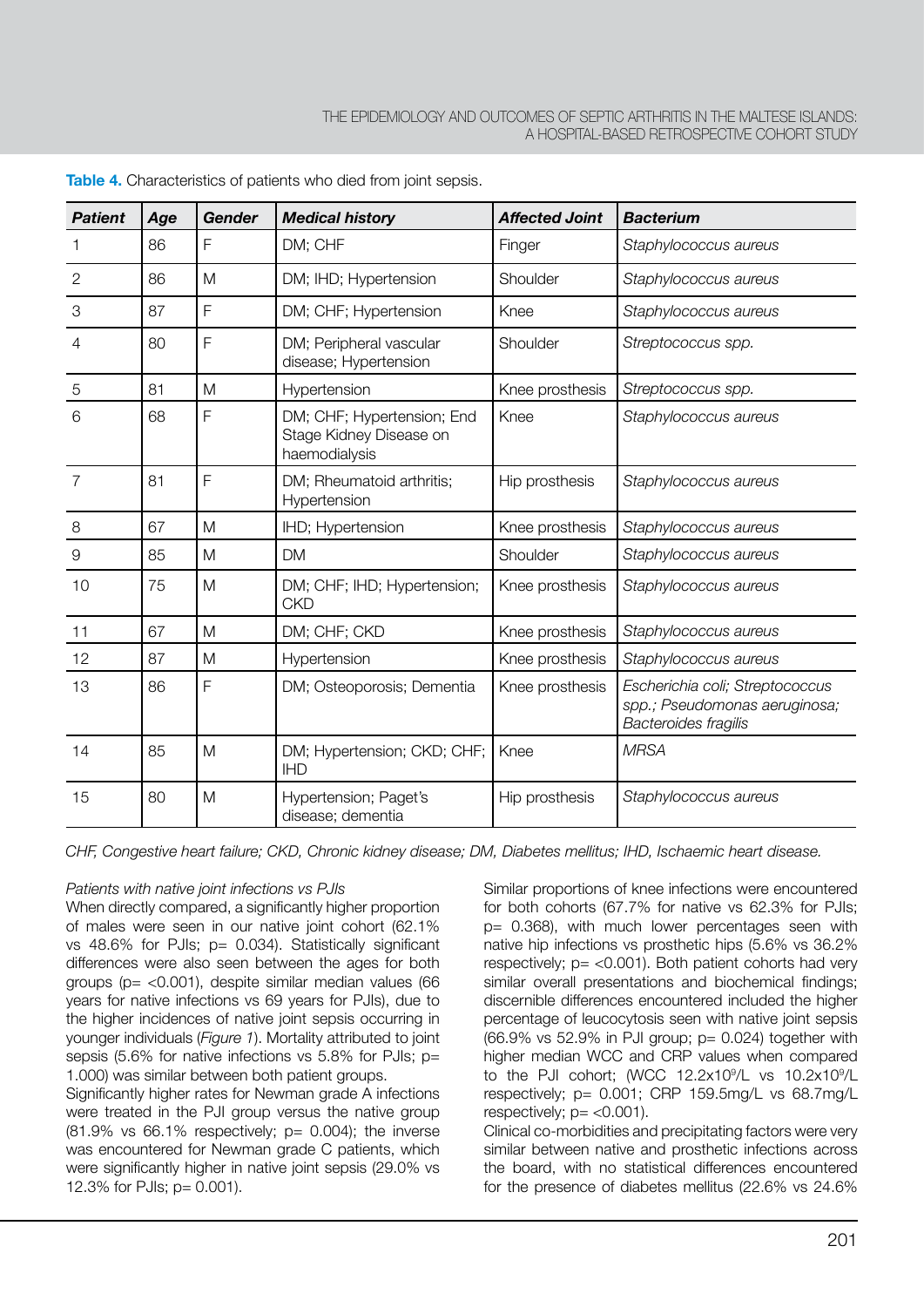respectively;  $p = 0.771$ ), cutaneous ulcers  $(8.1\% \text{ vs } 9.4\%)$ respectively; p= 0.828), direct trauma (13.7% vs 8.7% respectively; p= 0.238), concomitant glucocorticoids (6.5% vs 4.3% respectively; p= 0.584) or RA (1.6% vs 5.8% respectively; p= 0.108). Significant differences were encountered in terms of patients with a history of illicit drug use in the native joint vs PJI group (5.6% vs 0% respectively; p= 0.005). Significantly higher proportions of patients with PJIs were also seen to have been recently hospitalized when compared to native joint patients (65.2% vs 29.8% respectively;  $p = <0.001$ ).

Staphylococcus aureus was the most commonly encountered organism in both groups, with no significant difference in their proportions (61.4% for native infections vs 56.2% for PJIs; p= 0.480). Apart from infections secondary to CoNS (4.5% for native infections vs 23.1% for PJIs;  $p = 0.0002$ ), no other significant differences were seen for isolated organisms between the two cohorts.

In terms of treatments used, significantly higher proportions of PJI patients were treated with levofloxacin  $(38.4\% \text{ vs } 12.1\% \text{ for native infections; p= <0.001).}$ rifampicin (53.6% vs  $8.1\%$  for native infections; p= <0.001) and teicoplanin (32.6% vs 14.5% for native infections;  $p=$  <0.001), whilst a higher proportion of native joint infections were treated with flucloxacillin (24.2% vs  $8.7\%$  for PJIs;  $p=$  <0.001). Differences in terms of approaches to surgical management for both patient groups meant that a direct comparison between the two was not possible.

#### **DISCUSSION**

Septic arthritis is an uncommon but important medical emergency with significant morbidity and mortality, especially in the elderly.<sup>9</sup> To our knowledge this is the first epidemiological study of septic arthritis carried out in the Maltese Islands. Septic arthritis was traditionally described to be a disease that arises mainly in the elderly and very young children.<sup>1-3</sup> This study exhibited a higher incidence in patients over the age of 60 and only 7 paediatric cases (<16 years of age) were seen during the ten year period: this adds support to more recent literature which demonstrates that joint sepsis is no longer a disease with great predominance in the paediatric population.12-14

The typical symptoms at presentation of septic arthritis include an acutely hot, swollen joint with reduced range of movement. Affected individuals are often febrile at presentation, although chills and spiking fevers are not always present.15 The presence of fever on presentation was found to be less reliable in establishing the diagnosis in our patient cohort, as the presence of this symptom was only present in 40%. The presence of elevated WCC and markers of inflammation are sensitive markers of the condition, especially in those with atypical presentations. In our patient cohort, raised ESR and/or CRP were seen

in over 95% of cases, with no significant differences seen between native and PJIs ( $p= 0.524$ ). Despite this, acute phase reactants are known to unreliably discriminate between bacterial and non-bacterial sources for inflammation and have thus been described as being more helpful and practical for monitoring purposes.<sup>3</sup>

The knee is known to be the most commonly affected joint according to various studies; 12,16 this was reflected well in our study with over 60% of both native and PJIs occurring in knees (*Table 1*). 50 cases of prosthetic hip infections were encountered in the 10-year period of observation; this was in contrast to only 7 cases of native hip infection encountered which was shown to be statistically significant ( $p = < 0.001$ ). Whilst the hip has been described in several studies to be a common site for native joint sepsis, this was not the case in our patient cohort.<sup>17</sup>

Several predisposing factors for the development of joint sepsis are now known, including advanced age, diabetes mellitus, recent joint surgery, previous joint disease (such as osteoarthritis and RA), skin infection, intravenous drug use, alcoholism and prior intra-articular glucocorticoid injection.15 Each factor appears to have only a modest independent impact, with the presence of several concomitant risk factors appearing to substantially increase the risk of joint sepsis. Diabetes mellitus is a well-known risk factor for joint sepsis and was commonly encountered in both native and prosthetic infections (22.6% and 24.6% respectively) in this cohort, with no significant differences between the two ( $p= 0.771$ ). Bacteria have also been shown to localize more in joints with pre-existing arthritis, especially in the presence of synovitis. It is interesting to note the very low incidence of septic arthritis in patients with chronic inflammatory arthritis such as RA in our cohort; although more cases of PJI were seen in RA patients (n=8) compared to native joint sepsis (n=2), this was not shown to be statistically significant ( $p = 0.108$ ). The association of septic arthritis with inflammatory arthritis has long been recognized, but published data in this regard is still lacking to this day. The increased risk has been postulated to be a result of on-going inflamed synovium as well the effects of disease modifying antirheumatic drugs on the immune system.<sup>18</sup> One UK based study using data from the British Society for Rheumatology Biologics Register reported that prior joint surgery was a risk factor in RA patients and that those treated with anti-tumour necrosis factor therapy had an incidence rate of 4.2 per 1000 patient years.<sup>19</sup> The reasons for the low incidence rates of septic arthritis in the Maltese RA population remains unclear but could possibly be a result of improved treatment strategies and reduced rates of active inflammatory arthritis. Unfortunately, no formal epidemiological studies on RA have been carried out in Malta to date. Similarly, low rates of septic arthritis in patients with a history of illicit intravenous drug use were encountered in our patient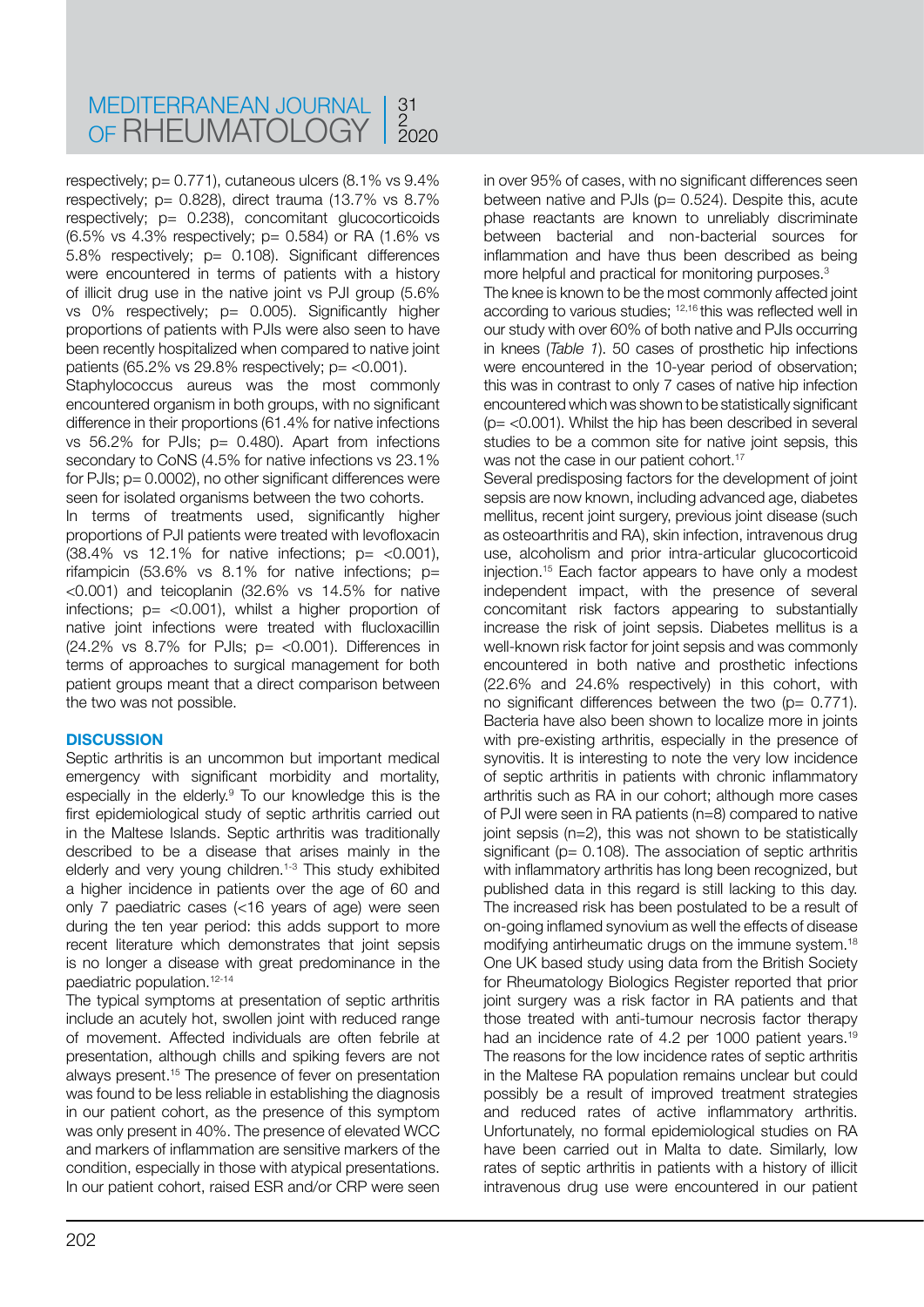cohort, accounting for only 5.6% of native joint sepsis. This contrasts to the findings in one recently published nationwide study conducted in the US which reported that the proportion of patients with intravenous drug userelated joint sepsis increased to 11% in 2013.20 Reasons for this disparity could include differences in rates of illicit drug users between Malta and the US, as well as the exclusion in our study of cases of osteomyelitis without definite joint involvement.

It is well known that *Staphylococcus aureus* is the commonest bacterium to infect adult joints in all age and risk groups, followed by other gram-positive organisms such as streptococci.<sup>1,21-23</sup> This was reflected well in our study with *Staphylococcus aureus* being the most frequently cultured bacterium in both native (61.4%) and PJIs (56.2%), followed by streptococci spp. (17%) as the second commonest cause for native joint sepsis. The presence of MRSA is becoming an emergent problem and is becoming increasingly more common in cases of community-onset adult septic arthritis in Western populations.22,23 Although no appreciable change in incidence rates for prosthetic joint aspirates infected with MRSA were found throughout the entire 10 year period of observation, 10 of the 22 native joint aspirates with positive MRSA growths (45.5%) were cultured between 2016-2018. This coupled with the fact that 29.8% of patients in this cohort were hospitalised during the 3 months prior to the onset of joint sepsis (as opposed to 65.2% of cases of PJI) suggests an increasing trend of methicillin resistance in the Maltese community. A study carried out in 2013 found a very high prevalence of MRSA carriage in the Maltese community, compared to other EU countries, with positive strains encountered in up to 10% of hospital admissions.<sup>24</sup>

Similar infection rates for all organisms cultured was observed when native joint infections were compared to PJIs, apart from the much higher rates of clinically significant prosthetic infections with CoNS (23.1% vs 4.5% for PJIs and native joint infections respectively,  $p=$  <0.001) – this is also in-keeping with other studies carried out in Europe and the US which showed that CoNS together with *Staphylococcus aureus* are the most common isolated organisms in PJIs, accounting for up to two-thirds of cases.25,26 Higher rates of infection with gram negative organisms was also noted in prosthetic joints (23.1%) compared to native joints (15.9%), but this was not shown to be statistically significant ( $p= 0.224$ ). It is also interesting to note that no cases of gonococcal arthritis were encountered in this study. Gonorrhoea has become rare in Western countries, with 2016 data from the European Centre for Disease Prevention and Control giving rates of 18.8 cases per 100,000 population in Europe, up to 3% of which may lead to systemic complications such as gonococcal arthritis.27 Prevalence rates are highest in younger patients, with over 70% of cases seen in the 15-34 year age group. Disseminated gonococcal infection presents with skin lesions in up to 60% of cases and is often polyarticular in nature. The reason behind the absence of gonococcal arthritis in the Maltese community is uncertain but is thought to be a reflection of the low local incidence of the disease together with the difficulties encountered when culturing the organism, as *Neisseria gonorrhoea* is very sensitive to environmental conditions.<sup>27</sup> We believe the absence of confirmed cases is reflected by a patient cohort that is predominantly over 40 years in age, the relative absence of identified polyarticular cases and the low number of patients requiring treatment with cephalosporins. It remains possible however that some cases were overlooked as they might have presented with other symptoms and were treated promptly.

There is general consensus that the mainstay of management is adequate drainage and treatment with antimicrobials. The choice of empirical antibiotics remains debatable as there have been no randomised controlled trials that compare antimicrobial regimens to date, with little evidence to guide optimal antibiotic duration.28 The empirical agent of choice is dependent on clinical presentation and the presence of clinical risk factors such as immunocompromised states or history of intravenous drug abuse. Medical treatment is ultimately pathogen directed and guided by the results of gram stain and antimicrobial susceptibility testing on culture results. Locally, empirical antibiotic selection is usually based on local guidelines and discussion with hospital infectious diseases specialists, after assessing risk for gram negative sepsis (elderly, frail, recurrent urinary tract infections and recent abdominal surgery) and MRSA status (known MRSA, recent inpatient, nursing home resident, leg ulcers or catheters) along with treatment tolerability and allergies. Given the high percentages for MRSA strains in both cohorts, as well as the community, it would be prudent to cover locally with antimicrobials that have activity against MRSA until bacteriological identification by means of culture. Over 80% were started on a combination of at least two types of antibiotics.

Synovial drainage strategies in native joint sepsis are based on retrospective studies as there are no randomized controlled studies evaluating joint drainage procedures making it difficult to establish evidence-based recommendations for surgical management.28 Limited data from small retrospective studies suggests that surgical management is not superior to medical management with closed-needle aspiration in terms of both morbidity and mortality. 29,30 Over 75% of native joint infections in this cohort had one or more joint drainage procedures via needle arthrocentesis and/or surgical drainage.

In the case of PJIs, management normally consists of joint surgery and prolonged antimicrobial therapy with agents that suppress or treat biofilm bacteria. The approach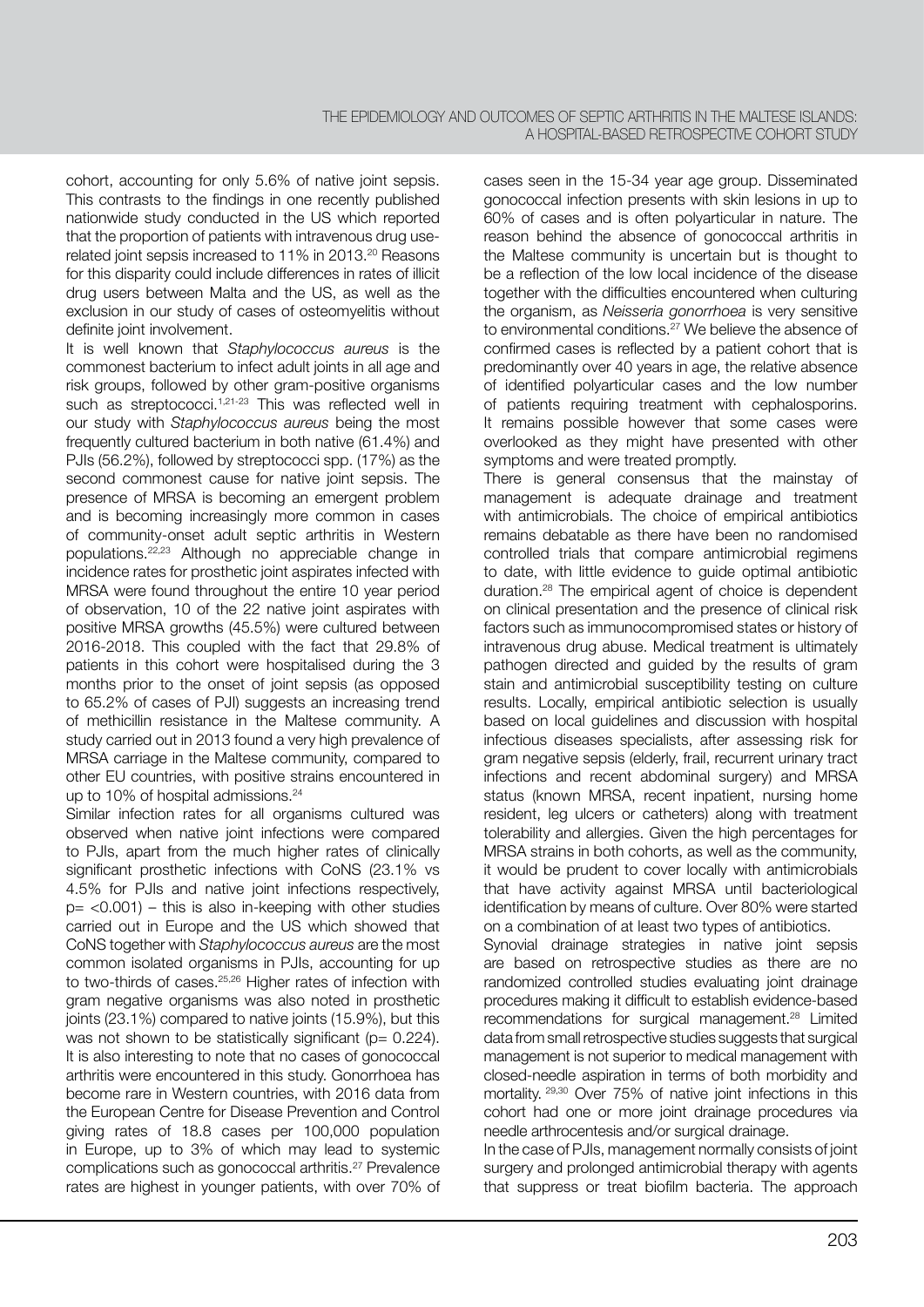depends on the age of the prosthesis, condition of the implant, patient characteristics and is ultimately guided by antimicrobial susceptibility testing on culture results. Recommendations are that well-fixed prostheses less than 30 days old or within 3 weeks of symptom onset, and that are susceptible to oral antibiotics in the absence of signs of a sinus tract undergo DAIR.<sup>31</sup> In those patients where a DAIR is not feasible, a one- or two-stage exchange surgery may be offered. Resection arthroplasty with or without arthrodesis has limited indications in select patients. Non-surgical management is not recommended and should be considered only for those who are medically unfit or where patient preferences preclude surgery.31, 32 Over 50% of patients reviewed had undergone DAIR suggesting that over half of cases were either acute in nature or occurred in the acute post-operative period. This is also evident by the fact that 65.2% of PJIs were recently hospitalized prior to developing joint sepsis.

Mortality due to septic arthritis is usually dependant on the organism involved as well as the presence of advanced age and clinical comorbidities. Mortality rates in most series vary from 5-15%.4,33 *Staphylococcus aureus* is the usual culprit with higher rates reported in cases of methicillin resistance.<sup>33</sup> The mortality rate for both native and PJIs in our cohort was found to be similar over the 10-year period of observation, around 5.7% (p=1.000). All deaths that were attributed directly to joint sepsis in this cohort involved elderly patients that suffered from one or more clinical comorbidity. 11 out of 15 deaths occurred in patients with a history of diabetes mellitus. Death due to Staphylococcus aureus occurred in 12 cases (80%).

There were several limitations that may have affected this study. Firstly, the rarity of septic arthritis meant that a relatively small number of reported cases were seen over the 10-year period of observation. Secondly, the retrospective nature for case evaluation may have resulted in higher degrees of inaccuracies during the data collection and interpretation process due to potential errors in recordkeeping. Thirdly, this was a hospitalbased study and is thus not truly reflective of the Maltese population in its entirety – despite Mater Dei Hospital being the only hospital with dedicated microbiology and infectious disease clinicians in the Maltese Islands, it remains possible that few cases may have potentially been treated in private hospitals or within the community without microbiological advice; Similarly, this study does not take into account potentially fatal cases of septic arthritis treated out of hospital.

#### **CONCLUSIONS**

Septic arthritis is a rare but important disease with a mortality rate of around 5.7% in our patient cohort. *Staphylococcus aureus* was the most commonly encountered causative agent in line with epidemiological findings in many regions of the Western world. A substantial proportion of cases, including those from the community, were methicillin resistant, implying that empirical antibiotic should provide cover for potential MRSA until the offending bacterium is isolated. Absence of fever and normal white cell count do not exclude the diagnosis so clinical awareness remains pivotal in reaching the correct diagnosis and timely management. More than half of patients had a predisposing risk for joint sepsis, implying that clinicians should be more vigilant in patients presenting with an acute swollen joint in the presence of risk factors. Elderly patients with clinical comorbidities have the highest mortality risk. The adage that a single hot swollen joint is septic until proven otherwise is a useful recommendation to ensure that a high index of suspicion is maintained.

#### **AUTHOR CONTRIBUTIONS**

Guarantors of integrity of entire study: CM, AAB Study concepts and design: CM, AAB Literature search and data acquisition: CV, DF Data analysis/interpretation: CV, DF Manuscript preparation: CV Manuscript editing: CV, CM Manuscript revision/review: CM, AAB Final version approval: All authors

#### **CONFLICT OF INTEREST**

The authors declare no conflict of interest.

#### **FUNDING**

The authors received no financial support for the research, authorship, and/or publication of this article.

#### **ETHICS APPROVAL**

This study was in line with the University of Malta research code of practice and ethics review procedure following completion of the Research Ethics and Data Protection (REDP) form including self-assessment. Informed consent was not needed as personal data related to identifiable natural persons was not used. The University of Malta research code of practice and research ethics review procedures are available at: [https://www.um.edu.](https://www.um.edu.mt/urec) [mt/urec](https://www.um.edu.mt/urec)

#### **REFERENCES**

- 1. Mathews CJ, Weston VC, Jones A, Field M, Coakley G. Bacterial septic arthritis in adults. Lancet 2010;375:846-55.
- 2. Mathews CJ, Coakley G. Septic arthritis: current diagnostic and therapeutic algorithm. Curr Opin Rheumatol 2008;20:457-62.
- 3. Mathews CJ, Kingsley G, Field M, Jones A, Weston VC, Philips M, et al. Management of septic arthritis: a systematic review. Ann Rheum Dis 2007;66:440–5.
- 4. Ferrand J, El Samad Y, Brunschweiler B, Grados F, Dehamchia-Rehailia N, Sejourne A, et al. Morbimortality in adult patients with